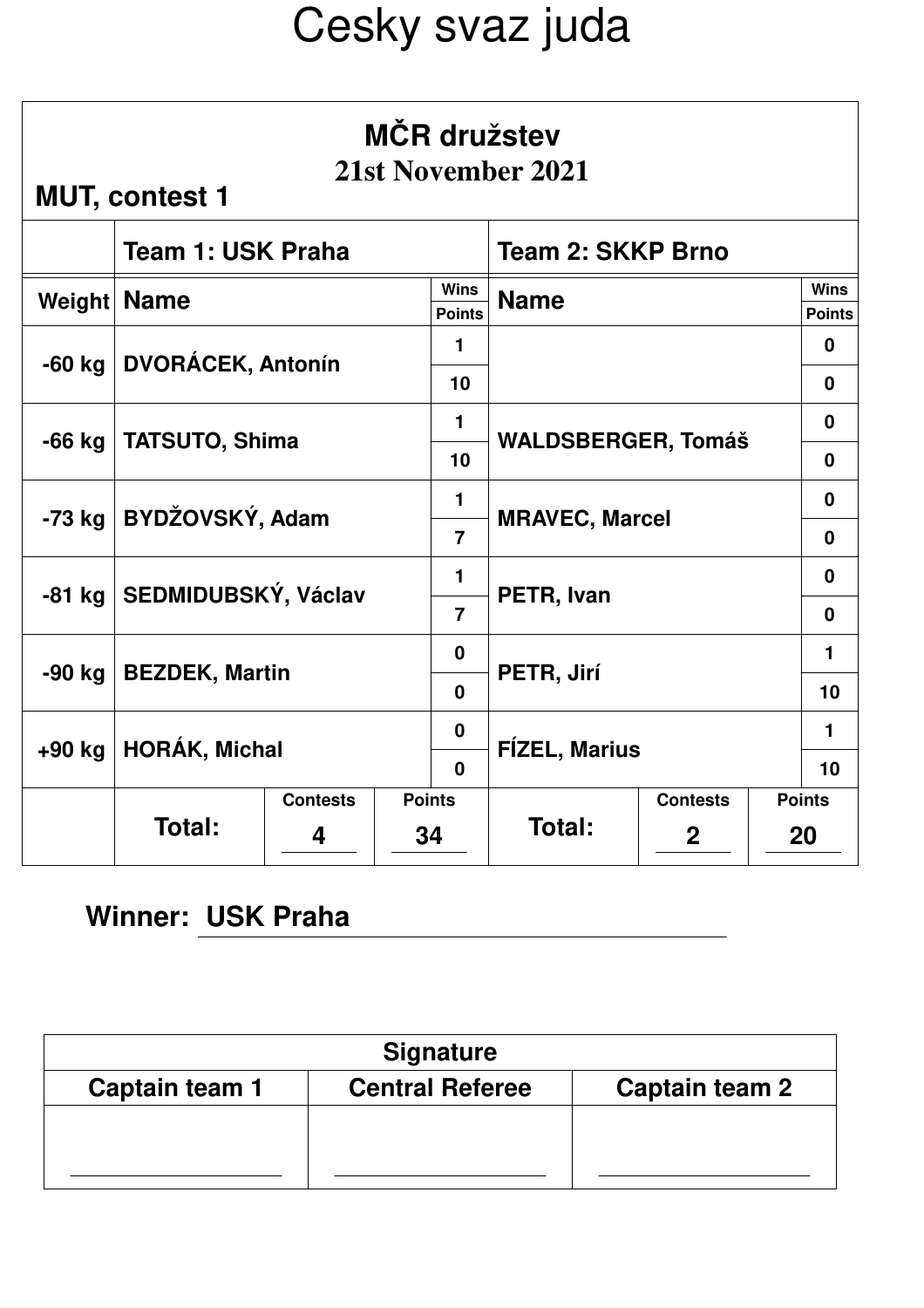| <b>MČR</b> družstev<br>21st November 2021<br><b>MUT, contest 5</b> |                                |                 |               |                              |                        |                 |                              |  |
|--------------------------------------------------------------------|--------------------------------|-----------------|---------------|------------------------------|------------------------|-----------------|------------------------------|--|
|                                                                    | Team 1: USK Praha              |                 |               |                              | Team 2: Judo Vysoèina  |                 |                              |  |
| Weight   Name                                                      |                                |                 |               | <b>Wins</b><br><b>Points</b> | <b>Name</b>            |                 | <b>Wins</b><br><b>Points</b> |  |
|                                                                    | -60 kg   DVORÁCEK, Antonín     |                 |               | $\mathbf{1}$                 | <b>BOHDÁLEK, Jan</b>   | 0               |                              |  |
|                                                                    |                                |                 |               | 10                           |                        | $\bf{0}$        |                              |  |
| -66 kg                                                             | <b>TATSUTO, Shima</b>          |                 |               | $\mathbf{1}$                 | <b>KAULFUS, Tomáš</b>  | $\bf{0}$        |                              |  |
|                                                                    |                                |                 |               | 10                           |                        | $\mathbf{0}$    |                              |  |
|                                                                    | -73 kg   ZDENOVEC, Eduard      |                 |               | $\blacksquare$               | <b>BANSKÝ, Bruno</b>   | $\mathbf{0}$    |                              |  |
|                                                                    |                                |                 |               | 1                            |                        | $\mathbf{0}$    |                              |  |
|                                                                    | -81 kg SEDMIDUBSKÝ, Václav     |                 |               | 1                            | <b>PINTERA, Daniel</b> |                 |                              |  |
|                                                                    |                                |                 |               | 10                           |                        | $\mathbf 0$     |                              |  |
| -90 kg                                                             | <b>KNÁPEK, Radim</b>           |                 |               | $\mathbf{1}$                 |                        |                 |                              |  |
|                                                                    |                                |                 |               | 10                           | NOVOTNÝ, Aleš          |                 |                              |  |
|                                                                    | <b>HORÁK, Michal</b><br>+90 kg |                 |               | $\mathbf{1}$                 |                        |                 |                              |  |
|                                                                    |                                |                 |               | 10                           | <b>URBAN, Pavel</b>    |                 | $\mathbf 0$                  |  |
|                                                                    |                                | <b>Contests</b> | <b>Points</b> |                              |                        | <b>Contests</b> | <b>Points</b>                |  |
|                                                                    | Total:                         | 6               | 51            |                              | Total:                 | 0               | 0                            |  |

### **Winner: USK Praha**

| <b>Signature</b> |                        |                |  |  |  |  |  |
|------------------|------------------------|----------------|--|--|--|--|--|
| Captain team 1   | <b>Central Referee</b> | Captain team 2 |  |  |  |  |  |
|                  |                        |                |  |  |  |  |  |
|                  |                        |                |  |  |  |  |  |
|                  |                        |                |  |  |  |  |  |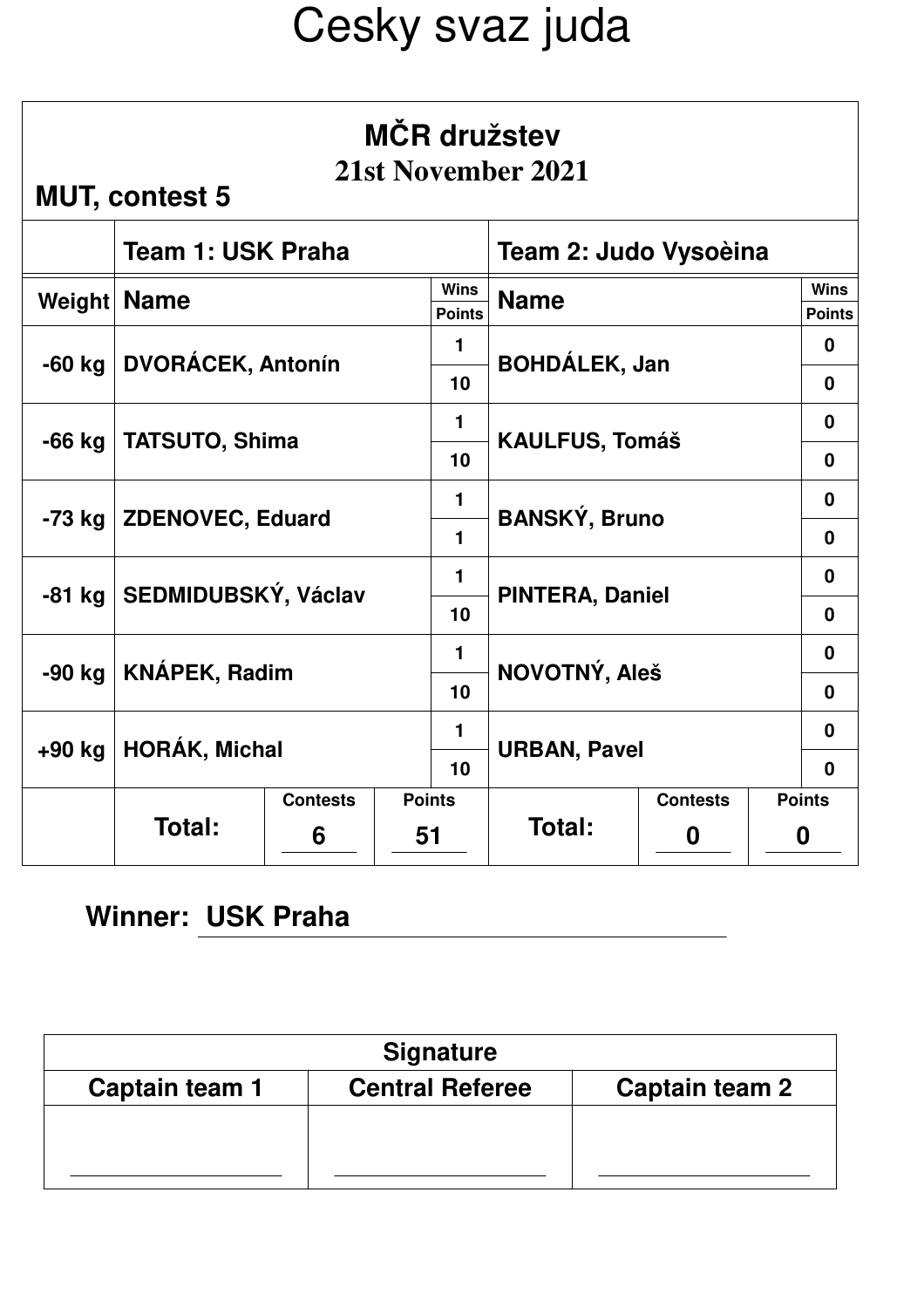| <b>MČR</b> družstev<br>21st November 2021<br><b>MUT, contest 10</b> |                              |                 |               |                              |                        |                |                              |  |
|---------------------------------------------------------------------|------------------------------|-----------------|---------------|------------------------------|------------------------|----------------|------------------------------|--|
|                                                                     | <b>Team 1: SKKP Brno</b>     |                 |               |                              | Team 2: Judo Vysoèina  |                |                              |  |
| Weight                                                              | <b>Name</b>                  |                 |               | <b>Wins</b><br><b>Points</b> | <b>Name</b>            |                | <b>Wins</b><br><b>Points</b> |  |
|                                                                     |                              |                 |               | $\mathbf 0$                  | NOVOTNÝ, Zdenik        | 1              |                              |  |
| $-60$ kg                                                            |                              |                 |               | $\bf{0}$                     |                        | 10             |                              |  |
|                                                                     | -66 kg   WALDSBERGER, Tomáš  |                 |               | $\mathbf 0$                  | <b>KAULFUS, Tomáš</b>  | $\mathbf{1}$   |                              |  |
|                                                                     |                              |                 |               | $\bf{0}$                     |                        | $\overline{7}$ |                              |  |
|                                                                     | -73 kg   MROWCZYNSKI, Wiktor |                 |               | $\mathbf{1}$                 | <b>BANSKÝ, Bruno</b>   | $\bf{0}$       |                              |  |
|                                                                     |                              |                 |               | 10                           |                        | $\mathbf{0}$   |                              |  |
|                                                                     | -81 kg $\vert$ ŠVEC, Pavel   |                 |               | 1                            | <b>PINTERA, Daniel</b> |                |                              |  |
|                                                                     |                              |                 |               | 10                           |                        | $\mathbf 0$    |                              |  |
| -90 kg                                                              | PETR, Ivan                   |                 |               | $\mathbf{1}$                 | NOVOTNÝ, Aleš          | $\bf{0}$       |                              |  |
|                                                                     |                              |                 |               | 10                           |                        | $\mathbf{0}$   |                              |  |
|                                                                     |                              |                 | $\mathbf{1}$  |                              |                        |                |                              |  |
| +90 kg                                                              | PETR, Jirí                   |                 |               | 10                           | <b>URBAN, Pavel</b>    |                | $\mathbf{0}$                 |  |
|                                                                     |                              | <b>Contests</b> | <b>Points</b> |                              | <b>Contests</b>        |                | <b>Points</b>                |  |
|                                                                     | Total:                       | 40<br>4         |               |                              | Total:                 | $\mathbf 2$    | 17                           |  |

#### **Winner: SKKP Brno**

| <b>Signature</b> |                        |                |  |  |  |  |  |
|------------------|------------------------|----------------|--|--|--|--|--|
| Captain team 1   | <b>Central Referee</b> | Captain team 2 |  |  |  |  |  |
|                  |                        |                |  |  |  |  |  |
|                  |                        |                |  |  |  |  |  |
|                  |                        |                |  |  |  |  |  |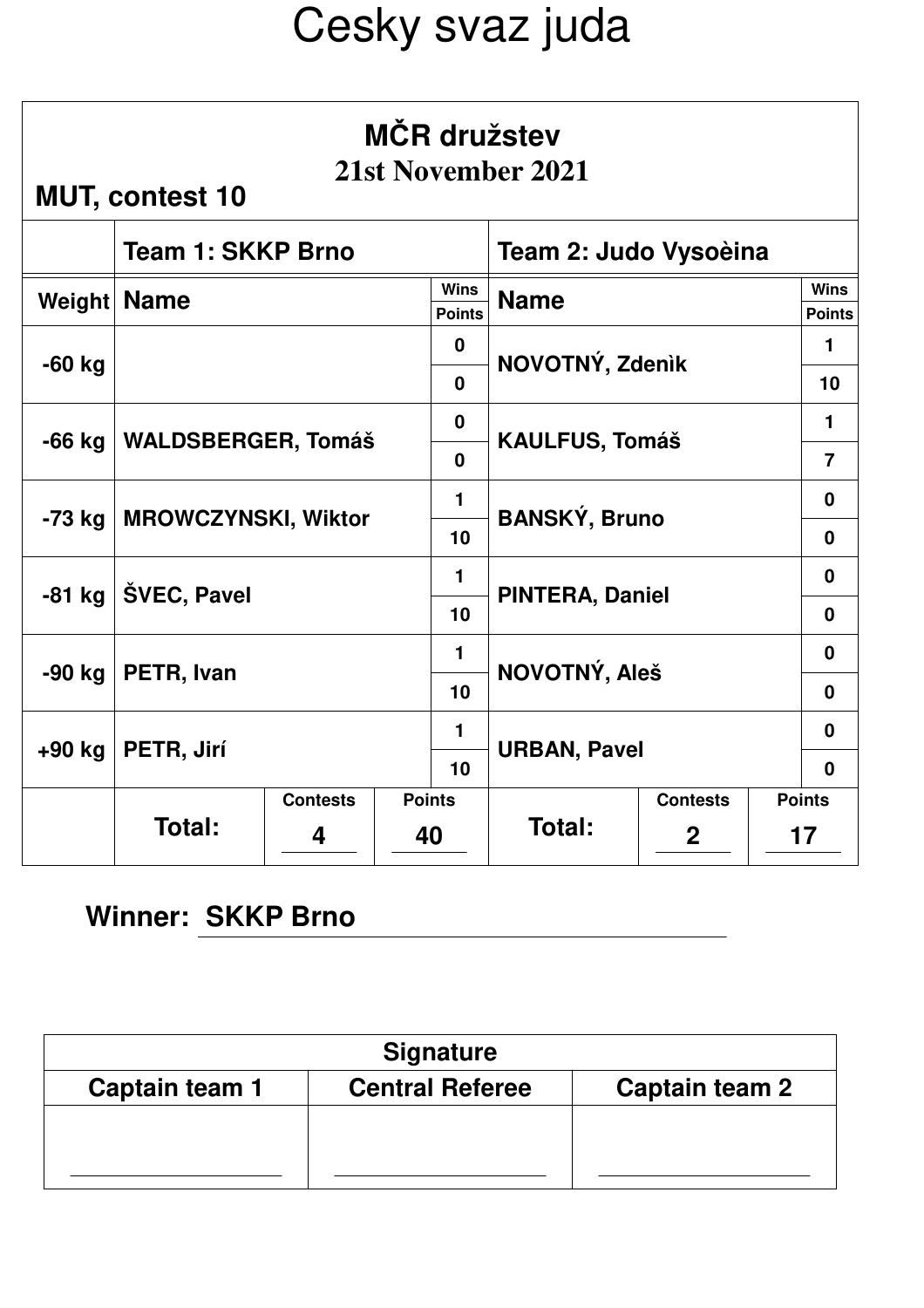| MČR družstev<br>21st November 2021<br><b>MUT, contest 3</b> |                                  |                 |               |                              |                                 |                 |                              |  |
|-------------------------------------------------------------|----------------------------------|-----------------|---------------|------------------------------|---------------------------------|-----------------|------------------------------|--|
|                                                             | <b>Team 1: FCC SJ Litomigice</b> |                 |               |                              | <b>Team 2: Judoclub Liberec</b> |                 |                              |  |
| Weight                                                      | <b>Name</b>                      |                 |               | <b>Wins</b><br><b>Points</b> | <b>Name</b>                     |                 | <b>Wins</b><br><b>Points</b> |  |
| $-60$ kg                                                    | <b>GABŠTÙR, Patrik</b>           |                 |               | $\mathbf 0$                  |                                 | 1               |                              |  |
|                                                             |                                  |                 |               | $\mathbf{0}$                 | PULKRÁBEK, David                |                 |                              |  |
| $-66$ kg                                                    | <b>BAYER, Daniel</b>             |                 |               | $\blacksquare$               | <b>BURIÁNEK, Karel</b>          |                 |                              |  |
|                                                             |                                  |                 |               | 10                           |                                 |                 |                              |  |
| -73 kg                                                      | KUNCL, Ondrej                    |                 |               | $\mathbf 0$                  | <b>BIHNAK, Tomáš</b>            |                 |                              |  |
|                                                             |                                  |                 |               | $\bf{0}$                     |                                 |                 |                              |  |
| -81 kg                                                      | <b>PFAF, Michal</b>              |                 |               | $\bf{0}$                     | <b>POCHOP, Daniel</b>           |                 |                              |  |
|                                                             |                                  |                 |               | $\mathbf{0}$                 |                                 |                 |                              |  |
| -90 kg                                                      | ŠKRKON, Vít                      |                 |               | $\blacksquare$               | KOPECKÝ, Adam                   |                 |                              |  |
|                                                             |                                  |                 |               | $\overline{7}$               |                                 |                 |                              |  |
| $+90$ kg                                                    | MAŠEK, Jan                       |                 |               | $\mathbf 0$                  | <b>GRABOVSKI, Kamil</b>         |                 |                              |  |
|                                                             |                                  |                 |               | $\Omega$                     |                                 |                 | $\mathbf{1}$                 |  |
|                                                             |                                  | <b>Contests</b> | <b>Points</b> |                              |                                 | <b>Contests</b> | <b>Points</b>                |  |
|                                                             | Total:                           | $\mathbf{2}$    |               | 17                           | Total:                          | 4               | 28                           |  |

| <b>Signature</b> |                        |                |  |  |  |  |  |
|------------------|------------------------|----------------|--|--|--|--|--|
| Captain team 1   | <b>Central Referee</b> | Captain team 2 |  |  |  |  |  |
|                  |                        |                |  |  |  |  |  |
|                  |                        |                |  |  |  |  |  |
|                  |                        |                |  |  |  |  |  |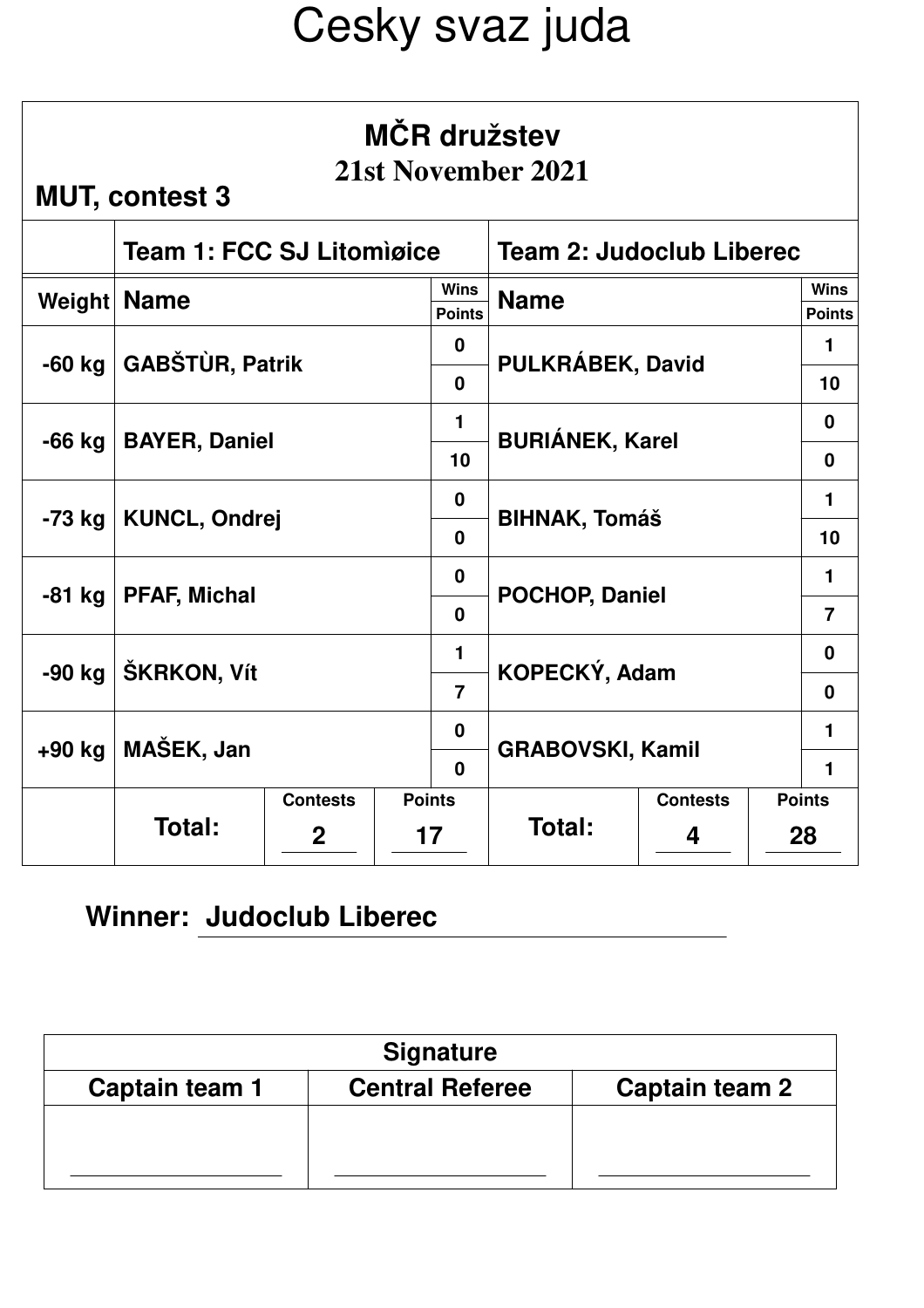| <b>MČR</b> družstev<br>21st November 2021<br><b>MUT, contest 4</b> |                                                             |                 |               |                              |                            |                 |               |                              |
|--------------------------------------------------------------------|-------------------------------------------------------------|-----------------|---------------|------------------------------|----------------------------|-----------------|---------------|------------------------------|
|                                                                    | Team 1: 1. JC Baník Ostrava<br>Team 2: Sokol Praha Vršovice |                 |               |                              |                            |                 |               |                              |
| Weight                                                             | <b>Name</b>                                                 |                 |               | <b>Wins</b><br><b>Points</b> | <b>Name</b>                |                 |               | <b>Wins</b><br><b>Points</b> |
|                                                                    |                                                             |                 |               | $\mathbf 1$                  |                            |                 |               | $\bf{0}$                     |
| $-60$ kg                                                           | RÝPAR, Radek                                                |                 |               | 10                           | MIKEŠ, Matej               |                 |               | $\mathbf 0$                  |
| $-66$ kg                                                           | ŠMEHLÍK, František                                          |                 |               | $\blacksquare$               | <b>GROGER, Oliver</b>      |                 |               | $\mathbf 0$                  |
|                                                                    |                                                             |                 |               | 1                            |                            |                 |               | $\mathbf 0$                  |
| -73 kg                                                             | <b>TATARIN, Daniel</b>                                      |                 |               | $\bf{0}$                     | <b>KARIMOV, Khusniddin</b> |                 |               | $\mathbf 1$                  |
|                                                                    |                                                             |                 |               | $\Omega$                     |                            |                 |               | 10                           |
| -81 kg                                                             | <b>HANZEL, Martin</b>                                       |                 |               | $\mathbf{0}$                 | <b>MUSIL, Jaromír</b>      |                 |               | $\blacksquare$               |
|                                                                    |                                                             |                 |               | $\Omega$                     |                            |                 |               | 10                           |
| -90 kg                                                             | <b>RANDL, Milan</b>                                         |                 |               | $\mathbf 1$                  | <b>ŠKARVADA, Pavel</b>     |                 |               | $\bf{0}$                     |
|                                                                    |                                                             |                 |               | 10                           |                            |                 |               | $\mathbf{0}$                 |
| +90 kg                                                             | <b>SILVESTR, Matej</b>                                      |                 |               | $\blacksquare$               | PINTA, Jan                 |                 |               | $\mathbf 0$                  |
|                                                                    |                                                             |                 | 10            |                              |                            |                 | $\mathbf{0}$  |                              |
|                                                                    | Total:                                                      | <b>Contests</b> | <b>Points</b> |                              | Total:                     | <b>Contests</b> | <b>Points</b> |                              |
|                                                                    |                                                             | 31<br>4         |               |                              |                            | $\mathbf{2}$    | 20            |                              |

#### **Winner: 1. JC Baník Ostrava**

| <b>Signature</b> |                        |                |  |  |  |  |  |
|------------------|------------------------|----------------|--|--|--|--|--|
| Captain team 1   | <b>Central Referee</b> | Captain team 2 |  |  |  |  |  |
|                  |                        |                |  |  |  |  |  |
|                  |                        |                |  |  |  |  |  |
|                  |                        |                |  |  |  |  |  |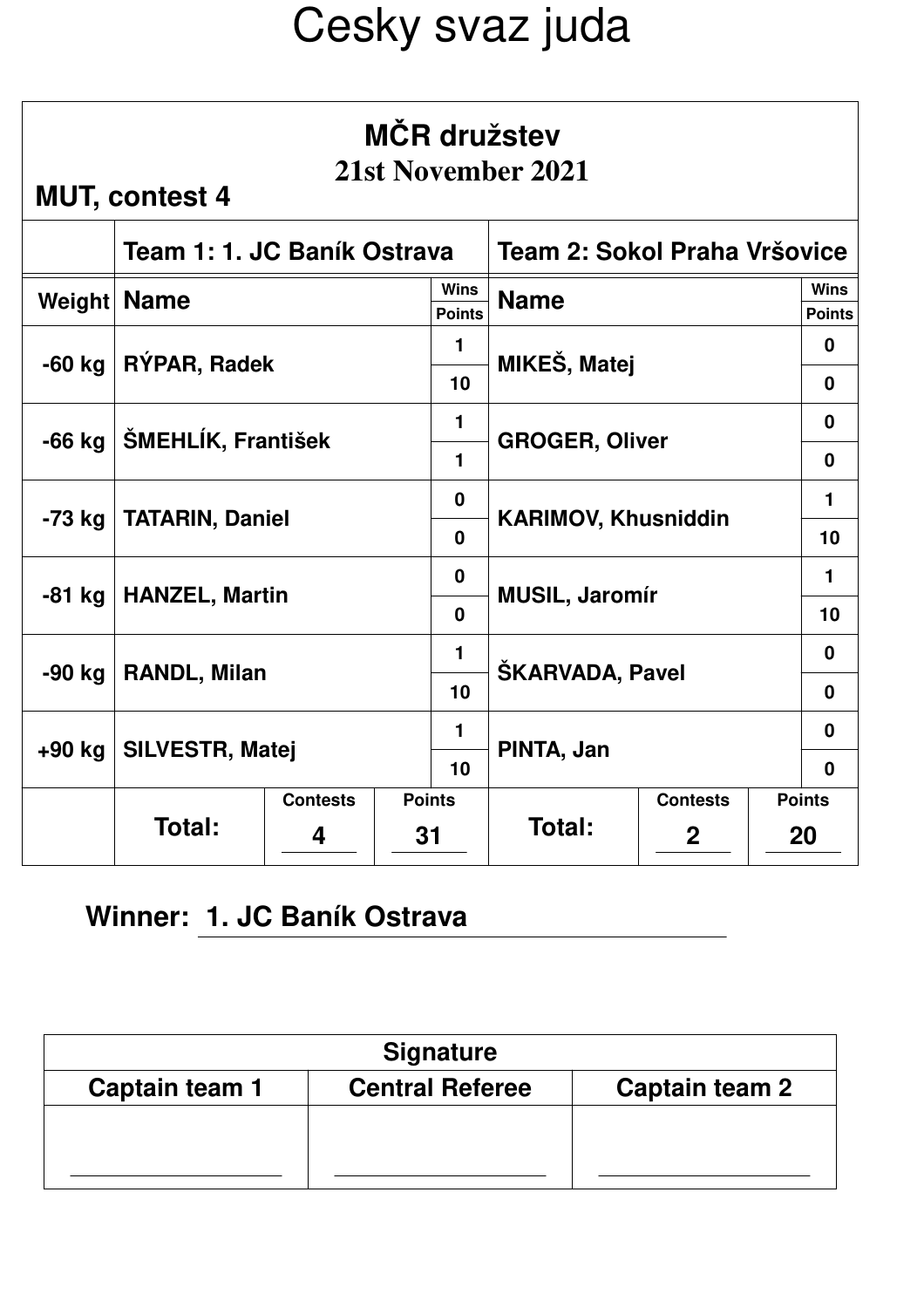| <b>MČR</b> družstev<br>21st November 2021<br><b>MUT, contest 7</b> |                                  |                 |               |                              |                              |                 |                              |                |
|--------------------------------------------------------------------|----------------------------------|-----------------|---------------|------------------------------|------------------------------|-----------------|------------------------------|----------------|
|                                                                    | <b>Team 1: FCC SJ Litomiøice</b> |                 |               |                              | Team 2: Sokol Praha Vršovice |                 |                              |                |
| Weight                                                             | <b>Name</b>                      |                 |               | <b>Wins</b><br><b>Points</b> | <b>Name</b>                  |                 | <b>Wins</b><br><b>Points</b> |                |
|                                                                    |                                  |                 |               | $\mathbf 1$                  |                              |                 | $\mathbf 0$                  |                |
| $-60$ kg                                                           | <b>VODICKA, David</b>            |                 |               | 10                           | DVORÁK, Daniel               |                 |                              | $\mathbf 0$    |
| -66 kg                                                             |                                  |                 |               | $\blacksquare$               | <b>GROGER, Oliver</b>        |                 |                              | $\mathbf{0}$   |
|                                                                    | <b>BAYER, Daniel</b>             |                 |               | 10                           |                              |                 |                              | $\mathbf{0}$   |
| $-73$ kg                                                           | <b>KUNCL, Ondrej</b>             |                 |               | $\bf{0}$                     | <b>KARIMOV, Khusniddin</b>   |                 |                              | $\mathbf 1$    |
|                                                                    |                                  |                 |               | $\mathbf{0}$                 |                              |                 |                              | 10             |
| -81 kg                                                             | <b>PFAF, Michal</b>              |                 |               | $\mathbf 0$                  | <b>MUSIL, Jaromír</b>        |                 |                              | $\blacksquare$ |
|                                                                    |                                  |                 |               | $\mathbf{0}$                 |                              |                 |                              | 10             |
| -90 kg                                                             | ŠKRKON, Vít                      |                 |               | $\mathbf 0$                  | <b>MUSIL, Radomír</b>        |                 |                              | 1              |
|                                                                    |                                  |                 |               | $\mathbf{0}$                 |                              |                 |                              | 10             |
| $+90$ kg                                                           | MAŠEK, Jan                       |                 |               | $\mathbf 0$                  | PINTA, Jan                   |                 |                              | $\mathbf 1$    |
|                                                                    |                                  |                 | $\mathbf{0}$  |                              |                              | 10              |                              |                |
|                                                                    | Total:                           | <b>Contests</b> | <b>Points</b> |                              | Total:                       | <b>Contests</b> | <b>Points</b>                |                |
|                                                                    |                                  | $\mathbf{2}$    |               | 20                           |                              | 4               | 40                           |                |

#### **Winner: Sokol Praha Vršovice**

| <b>Signature</b> |                        |                |  |  |  |  |  |
|------------------|------------------------|----------------|--|--|--|--|--|
| Captain team 1   | <b>Central Referee</b> | Captain team 2 |  |  |  |  |  |
|                  |                        |                |  |  |  |  |  |
|                  |                        |                |  |  |  |  |  |
|                  |                        |                |  |  |  |  |  |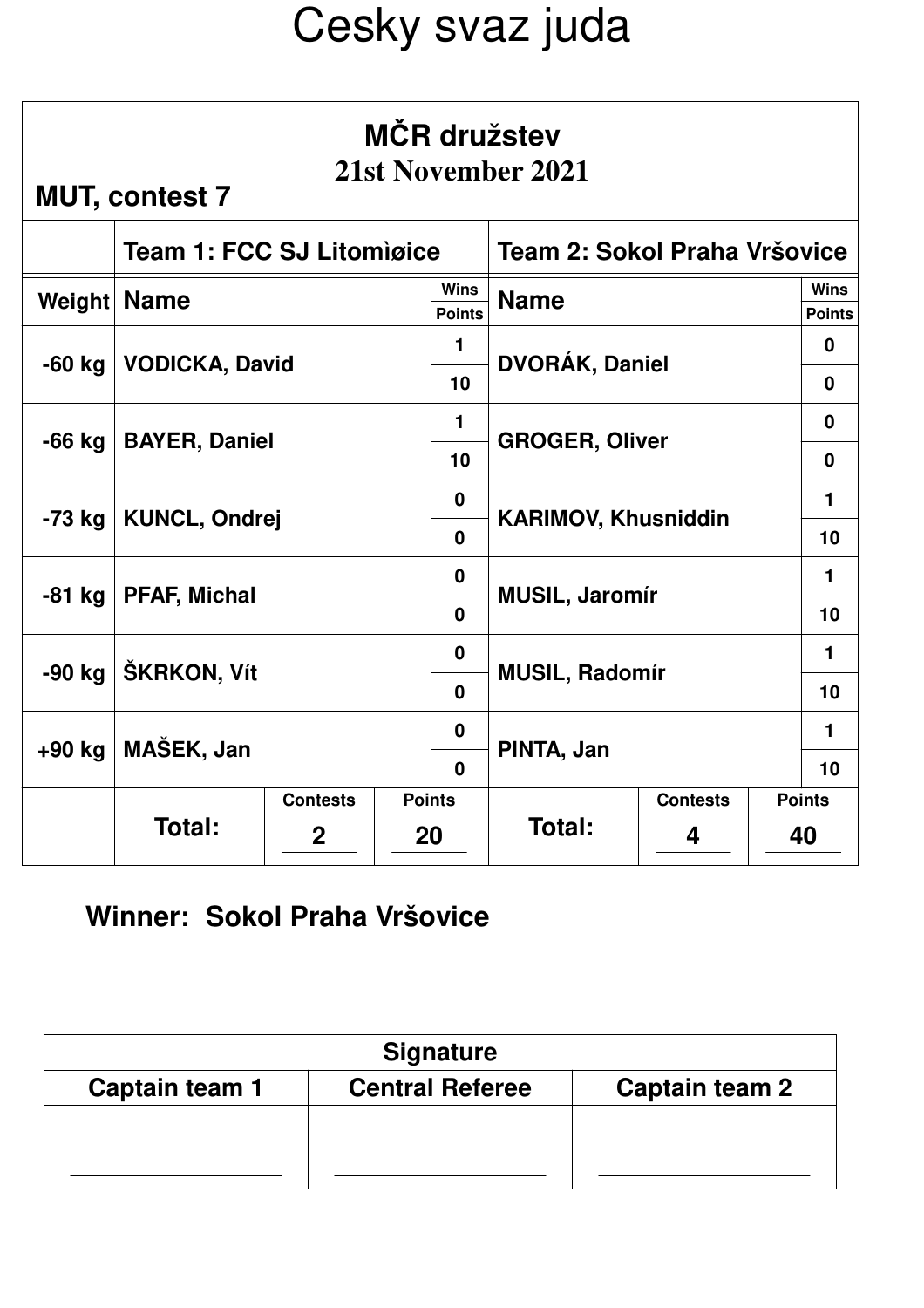| MČR družstev<br>21st November 2021<br><b>MUT, contest 8</b> |                                 |                 |    |                              |                             |                 |                              |
|-------------------------------------------------------------|---------------------------------|-----------------|----|------------------------------|-----------------------------|-----------------|------------------------------|
|                                                             | <b>Team 1: Judoclub Liberec</b> |                 |    |                              | Team 2: 1. JC Baník Ostrava |                 |                              |
| Weight                                                      | <b>Name</b>                     |                 |    | <b>Wins</b><br><b>Points</b> | <b>Name</b>                 |                 | <b>Wins</b><br><b>Points</b> |
|                                                             |                                 |                 |    | $\mathbf 0$                  |                             |                 | 1                            |
| $-60$ kg                                                    | ROHÁCEK, Šimon                  |                 |    | $\mathbf{0}$                 | RÝPAR, Radek                |                 |                              |
| $-66$ kg                                                    | <b>PULKRÁBEK, David</b>         |                 |    | 1                            | ŠMEHLÍK, František          |                 |                              |
|                                                             |                                 |                 |    | 10                           |                             |                 |                              |
| -73 kg                                                      | <b>BIHNAK, Tomáš</b>            |                 |    | 1                            | LINDOVSKÝ, Jirí             | $\bf{0}$        |                              |
|                                                             |                                 |                 |    | 10                           |                             | $\mathbf{0}$    |                              |
| $-81$ kg                                                    | <b>POCHOP, Daniel</b>           |                 |    | $\bf{0}$                     | JEŽEK, Jaromír              |                 |                              |
|                                                             |                                 |                 |    | $\mathbf{0}$                 |                             |                 |                              |
| $-90$ kg                                                    |                                 |                 |    | $\mathbf 1$                  |                             |                 |                              |
|                                                             | KOPECKÝ, Adam                   |                 |    | 1                            | RANDL, Milan                |                 |                              |
|                                                             |                                 |                 |    | $\blacksquare$               |                             |                 | $\bf{0}$                     |
| +90 kg                                                      | ŽILKA, Peter                    |                 | 10 | <b>SILVESTR, Matej</b>       |                             |                 |                              |
|                                                             |                                 | <b>Contests</b> |    | <b>Points</b>                |                             | <b>Contests</b> | <b>Points</b>                |
|                                                             | Total:                          | 4               | 31 |                              | Total:                      | $\mathbf 2$     | 11                           |

| <b>Signature</b> |                        |                |  |  |  |  |  |
|------------------|------------------------|----------------|--|--|--|--|--|
| Captain team 1   | <b>Central Referee</b> | Captain team 2 |  |  |  |  |  |
|                  |                        |                |  |  |  |  |  |
|                  |                        |                |  |  |  |  |  |
|                  |                        |                |  |  |  |  |  |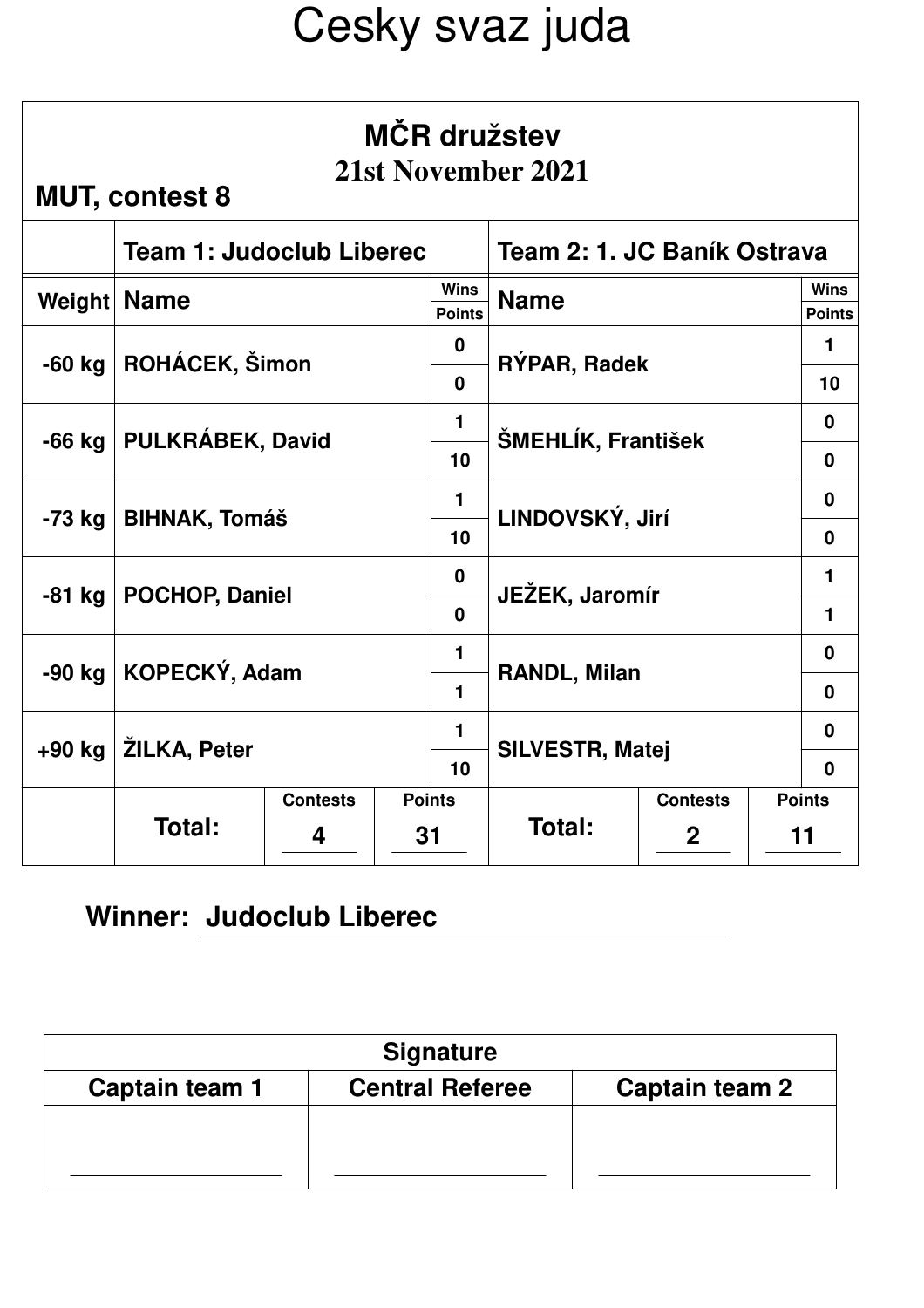| <b>MČR</b> družstev<br>21st November 2021<br><b>MUT, contest 11</b> |                                  |                 |               |                              |                             |                 |                              |                |
|---------------------------------------------------------------------|----------------------------------|-----------------|---------------|------------------------------|-----------------------------|-----------------|------------------------------|----------------|
|                                                                     | <b>Team 1: FCC SJ Litomiøice</b> |                 |               |                              | Team 2: 1. JC Baník Ostrava |                 |                              |                |
| Weight                                                              | <b>Name</b>                      |                 |               | <b>Wins</b><br><b>Points</b> | <b>Name</b>                 |                 | <b>Wins</b><br><b>Points</b> |                |
| $-60$ kg                                                            |                                  |                 |               | $\blacksquare$               |                             |                 | $\mathbf{0}$                 |                |
|                                                                     | <b>VODICKA, David</b>            |                 |               | 10                           | RÝPAR, Radek                |                 |                              | $\mathbf{0}$   |
| $-66$ kg                                                            | <b>BAYER, Daniel</b>             |                 |               | $\mathbf 0$                  | ŠMEHLÍK, František          |                 |                              | $\blacksquare$ |
|                                                                     |                                  |                 |               | $\mathbf{0}$                 |                             |                 |                              | 10             |
| -73 kg                                                              | <b>KUNCL, Ondrej</b>             |                 |               | $\blacksquare$               | LINDOVSKÝ, Jirí             | $\mathbf 0$     |                              |                |
|                                                                     |                                  |                 |               | 10                           |                             |                 |                              | $\mathbf{0}$   |
| -81 kg                                                              | <b>PFAF, Michal</b>              |                 |               | $\mathbf 0$                  | JEŽEK, Jaromír              |                 |                              | 1              |
|                                                                     |                                  |                 |               | $\Omega$                     |                             |                 |                              | $\mathbf{1}$   |
| -90 kg                                                              | ŠKRKON, Vít                      |                 |               | $\mathbf 0$                  | <b>RANDL, Milan</b>         |                 |                              | $\mathbf 1$    |
|                                                                     |                                  |                 |               | $\bf{0}$                     |                             |                 |                              | 10             |
| $+90$ kg                                                            | MAŠEK, Jan                       |                 |               | $\mathbf{0}$                 | <b>SILVESTR, Matej</b>      |                 | $\mathbf 1$                  |                |
|                                                                     |                                  |                 |               | $\Omega$                     |                             |                 | $\overline{7}$               |                |
|                                                                     | Total:                           | <b>Contests</b> | <b>Points</b> |                              | Total:                      | <b>Contests</b> | <b>Points</b>                |                |
|                                                                     |                                  | $\mathbf{2}$    |               | 20                           |                             | 4               | 28                           |                |

#### **Winner: 1. JC Baník Ostrava**

| <b>Signature</b> |                        |                |  |  |  |  |
|------------------|------------------------|----------------|--|--|--|--|
| Captain team 1   | <b>Central Referee</b> | Captain team 2 |  |  |  |  |
|                  |                        |                |  |  |  |  |
|                  |                        |                |  |  |  |  |
|                  |                        |                |  |  |  |  |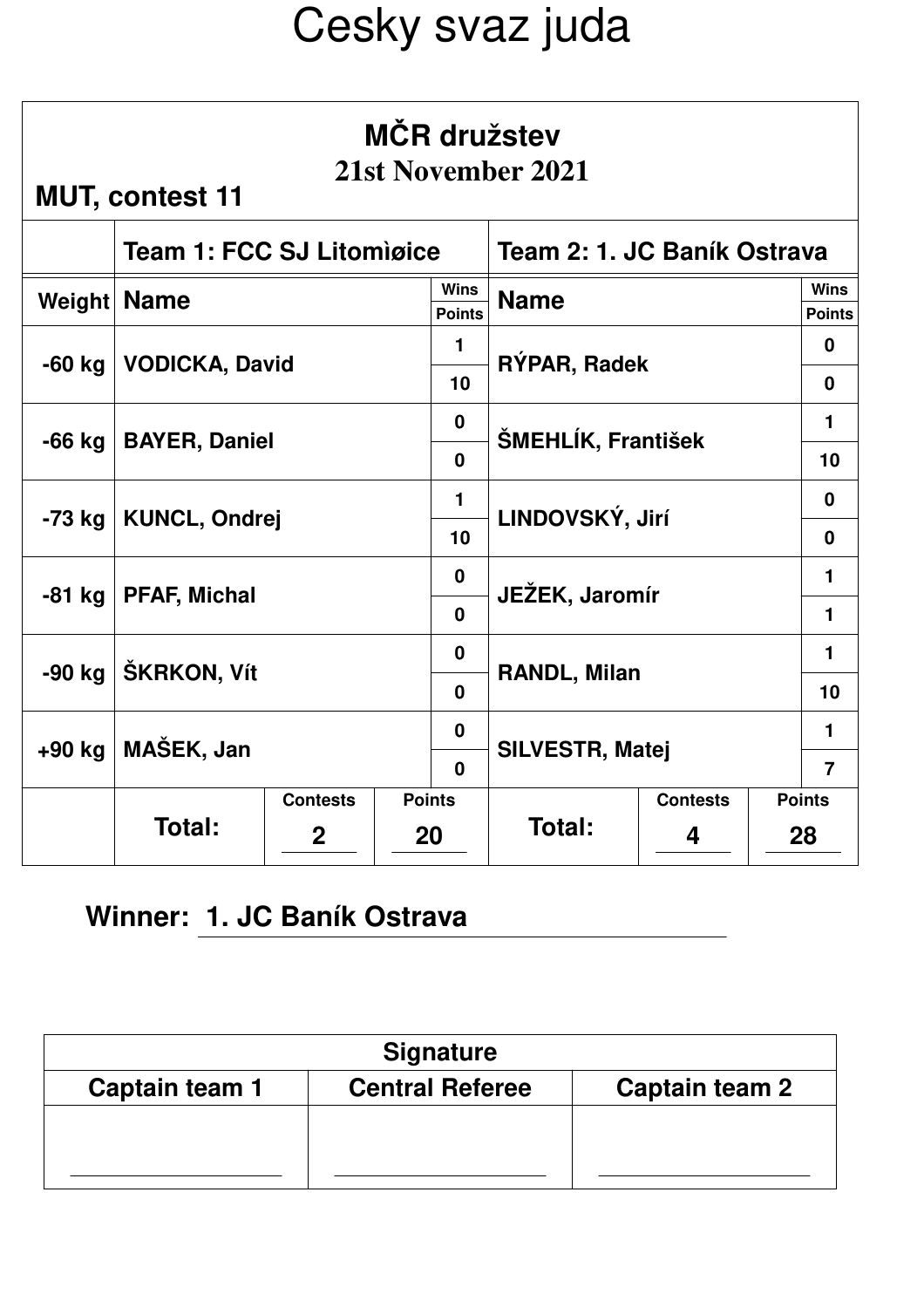| <b>MČR</b> družstev<br>21st November 2021<br><b>MUT, contest 12</b> |                                 |                 |    |                              |                              |                 |                              |             |
|---------------------------------------------------------------------|---------------------------------|-----------------|----|------------------------------|------------------------------|-----------------|------------------------------|-------------|
|                                                                     | <b>Team 1: Judoclub Liberec</b> |                 |    |                              | Team 2: Sokol Praha Vršovice |                 |                              |             |
| Weight                                                              | <b>Name</b>                     |                 |    | <b>Wins</b><br><b>Points</b> | <b>Name</b>                  |                 | <b>Wins</b><br><b>Points</b> |             |
| $-60$ kg                                                            |                                 |                 |    | $\mathbf{1}$                 | MIKEŠ, Matej                 |                 | $\bf{0}$                     |             |
|                                                                     | ROHÁCEK, Šimon                  |                 |    | 10                           |                              |                 |                              | $\bf{0}$    |
| -66 kg                                                              | PULKRÁBEK, David                |                 |    | $\mathbf{1}$                 | <b>GROGER, Oliver</b>        |                 |                              | $\mathbf 0$ |
|                                                                     |                                 |                 |    | 10                           |                              |                 |                              | $\mathbf 0$ |
| -73 kg                                                              | <b>BIHNAK, Tomáš</b>            |                 |    | $\mathbf{1}$                 | <b>KARIMOV, Khusniddin</b>   | $\mathbf 0$     |                              |             |
|                                                                     |                                 |                 |    | 10                           |                              |                 |                              | $\mathbf 0$ |
| $-81$ kg                                                            | <b>POCHOP, Daniel</b>           |                 |    | $\mathbf{0}$                 | <b>MUSIL, Radomír</b>        |                 |                              | 1           |
|                                                                     |                                 |                 |    | $\mathbf{0}$                 |                              |                 | $\mathbf{1}$                 |             |
| -90 kg                                                              |                                 |                 |    | $\mathbf{0}$                 |                              |                 |                              | 1           |
|                                                                     | KOPECKÝ, Adam                   |                 |    | $\bf{0}$                     | <b>MUSIL, Jaromír</b>        |                 |                              | 1           |
| $+90$ kg                                                            |                                 |                 |    | 1                            | <b>KOVAROVIC, Vojtech</b>    |                 | $\mathbf 0$                  |             |
|                                                                     | <b>GRABOVSKI, Kamil</b>         |                 | 10 | $\mathbf 0$                  |                              |                 |                              |             |
|                                                                     |                                 | <b>Contests</b> |    | <b>Points</b>                |                              | <b>Contests</b> | <b>Points</b>                |             |
|                                                                     | Total:                          | 4               | 40 |                              | Total:                       | $\mathbf{2}$    | $\mathbf{2}$                 |             |

| <b>Signature</b> |                        |                |  |  |  |  |  |
|------------------|------------------------|----------------|--|--|--|--|--|
| Captain team 1   | <b>Central Referee</b> | Captain team 2 |  |  |  |  |  |
|                  |                        |                |  |  |  |  |  |
|                  |                        |                |  |  |  |  |  |
|                  |                        |                |  |  |  |  |  |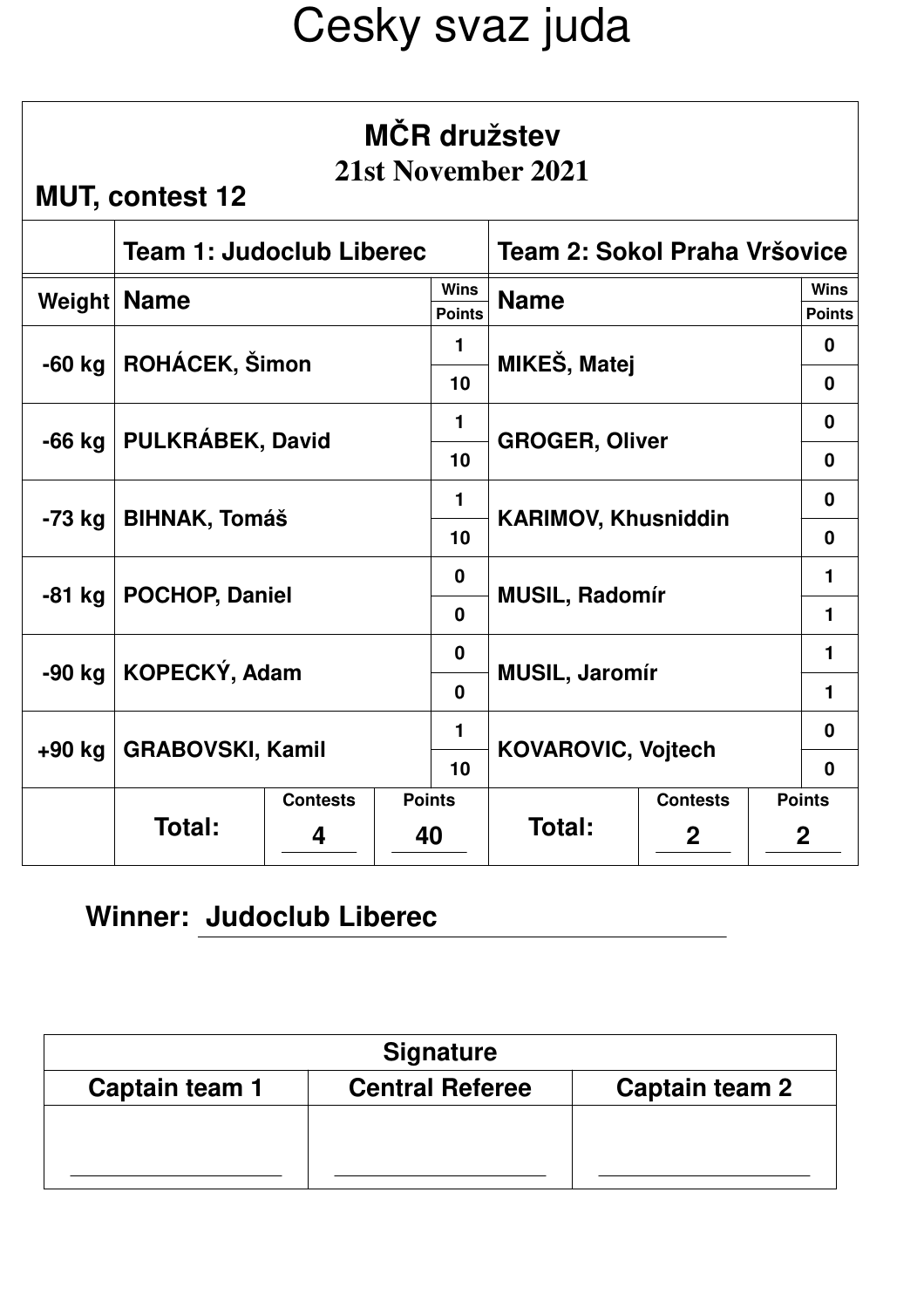| <b>MČR</b> družstev<br>21st November 2021<br><b>MUT, contest 13</b> |                          |                 |    |                              |                             |                 |                              |  |
|---------------------------------------------------------------------|--------------------------|-----------------|----|------------------------------|-----------------------------|-----------------|------------------------------|--|
|                                                                     | <b>Team 1: USK Praha</b> |                 |    |                              | Team 2: 1. JC Baník Ostrava |                 |                              |  |
| Weight                                                              | <b>Name</b>              |                 |    | <b>Wins</b><br><b>Points</b> | <b>Name</b>                 |                 | <b>Wins</b><br><b>Points</b> |  |
| $-60$ kg                                                            |                          |                 |    | $\mathbf 1$                  |                             |                 | $\mathbf 0$                  |  |
|                                                                     | <b>DVORÁCEK, Antonín</b> |                 |    | 10                           | RÝPAR, Radek                |                 |                              |  |
| $-66$ kg                                                            | <b>TATSUTO, Shima</b>    |                 |    | $\mathbf 1$                  | KRÍŽEK, Šimon               |                 |                              |  |
|                                                                     |                          |                 |    | 10                           |                             |                 |                              |  |
| -73 kg                                                              | <b>ZDENOVEC, Eduard</b>  |                 |    | $\mathbf{1}$                 | LINDOVSKÝ, Jirí             | $\mathbf 0$     |                              |  |
|                                                                     |                          |                 |    | 10                           |                             | $\mathbf 0$     |                              |  |
| -81 kg                                                              | <b>MEŠKO, Mikuláš</b>    |                 |    | 1                            | <b>HANZEL, Martin</b>       |                 |                              |  |
|                                                                     |                          |                 |    | 10                           |                             |                 | $\mathbf 0$                  |  |
| -90 kg                                                              |                          |                 |    | $\mathbf{1}$                 |                             |                 | $\bf{0}$                     |  |
|                                                                     | <b>BEZDEK, Martin</b>    |                 |    | $\overline{7}$               | <b>RANDL, Milan</b>         |                 |                              |  |
| +90 kg                                                              |                          |                 |    | 1                            |                             |                 | $\bf{0}$                     |  |
|                                                                     | <b>HORÁK, Michal</b>     |                 | 10 | <b>SILVESTR, Matej</b>       | $\mathbf{0}$                |                 |                              |  |
|                                                                     |                          | <b>Contests</b> |    | <b>Points</b>                |                             | <b>Contests</b> | <b>Points</b>                |  |
|                                                                     |                          | Total:<br>6     |    | 57                           | <b>Total:</b>               | 0               | 0                            |  |

### **Winner: USK Praha**

| <b>Signature</b> |                        |                |  |  |  |  |  |
|------------------|------------------------|----------------|--|--|--|--|--|
| Captain team 1   | <b>Central Referee</b> | Captain team 2 |  |  |  |  |  |
|                  |                        |                |  |  |  |  |  |
|                  |                        |                |  |  |  |  |  |
|                  |                        |                |  |  |  |  |  |